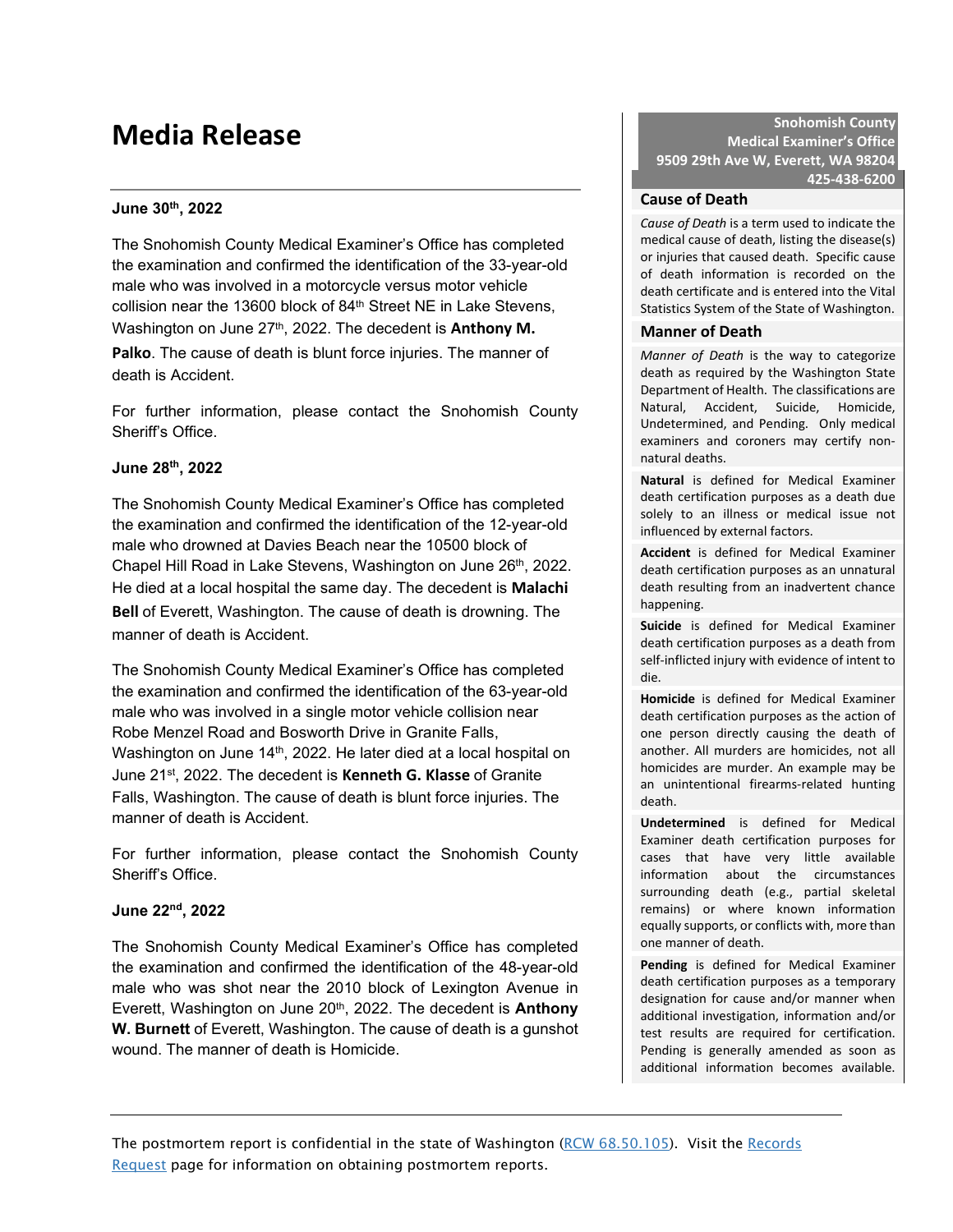For further information, please contact the Everett Police Department.

The Snohomish County Medical Examiner's Office has completed the examination and confirmed the identification of the 44-year-old male who was shot near the 2010 block of Lexington Avenue in Everett, Washington on June 20th, 2022. The decedent is **Anthony R. Jolly** of Everett, Washington. The cause of death is a gunshot wound. The manner of death is Homicide.

For further information, please contact the Everett Police Department.

### **June 16th, 2022**

The Snohomish County Medical Examiner's Office has completed the examination and confirmed the identification of the 79-year-old male who was involved in a single motor vehicle collision near the 10100 block of 84<sup>th</sup> Avenue NE in Lake Stevens, Washington on May 30<sup>th</sup>, 2022. He later died at a local hospital on June 16th, 2022. The decedent is **Kenneth D. Anderson** of Lake Stevens, Washington. The cause of death is blunt force injuries. The manner of death is Accident.

For further information, please contact the Snohomish County Sheriff's Office.

The Snohomish County Medical Examiner's Office has determined the identity of the 1977 cold case homicide victim known as Marysville Landfill Doe. The decedent was identified using investigative genetic genealogy as Blaine Has Tricks, 38, of Fort Yates, North Dakota. He was last known alive in February 1977 in Spokane, WA and his remains were discovered in the old Marysville Landfill on September 7, 1977. The cause of death is undetermined. The manner of death is Homicide. For more information, please see our website at https://www.snohomishcountywa.gov/6066/83518/Blaine-Has-Tricks

The Snohomish County Medical Examiner's Office has determined the identity of the 2009 cold case homicide victim known as Beckler River Doe. The decedent has been identified using investigative genetic genealogy as Alice Lou Williams, 53, of Seattle, WA. She was last known alive July 19, 1981, in Marysville, WA. The cause of death is undetermined. The manner of death is Homicide. For more information, please see our website at https://www.snohomishcountywa.gov/6067/Alice-Lou-Williams

#### **June 15th, 2022**

The Snohomish County Medical Examiner's Office has completed the examination and confirmed the identification of the 63-year-old male who was seen to go unresponsive near the 8400 block of Evergreen Way in Everett, Washington on June 14<sup>th</sup>, 2022. The decedent is **Danny E. Laird**. The cause and manner of death are pending.

For further information, please contact the Everett Police Department.

#### **June 13th, 2022**

The Snohomish County Medical Examiner's Office has completed the examination and confirmed the identification of the 30-year-old male who was involved in a pedestrian versus motor vehicle collision near the 4800 block of Glendale Avenue in Everett, Washington on June 11<sup>th</sup>, 2022. The decedent is **Daniel Brakke** of Everett, Washington. The cause of death is blunt force injuries. The manner of death is Accident.

For further information, please contact the Everett Police Department.

#### **June 10th, 2022**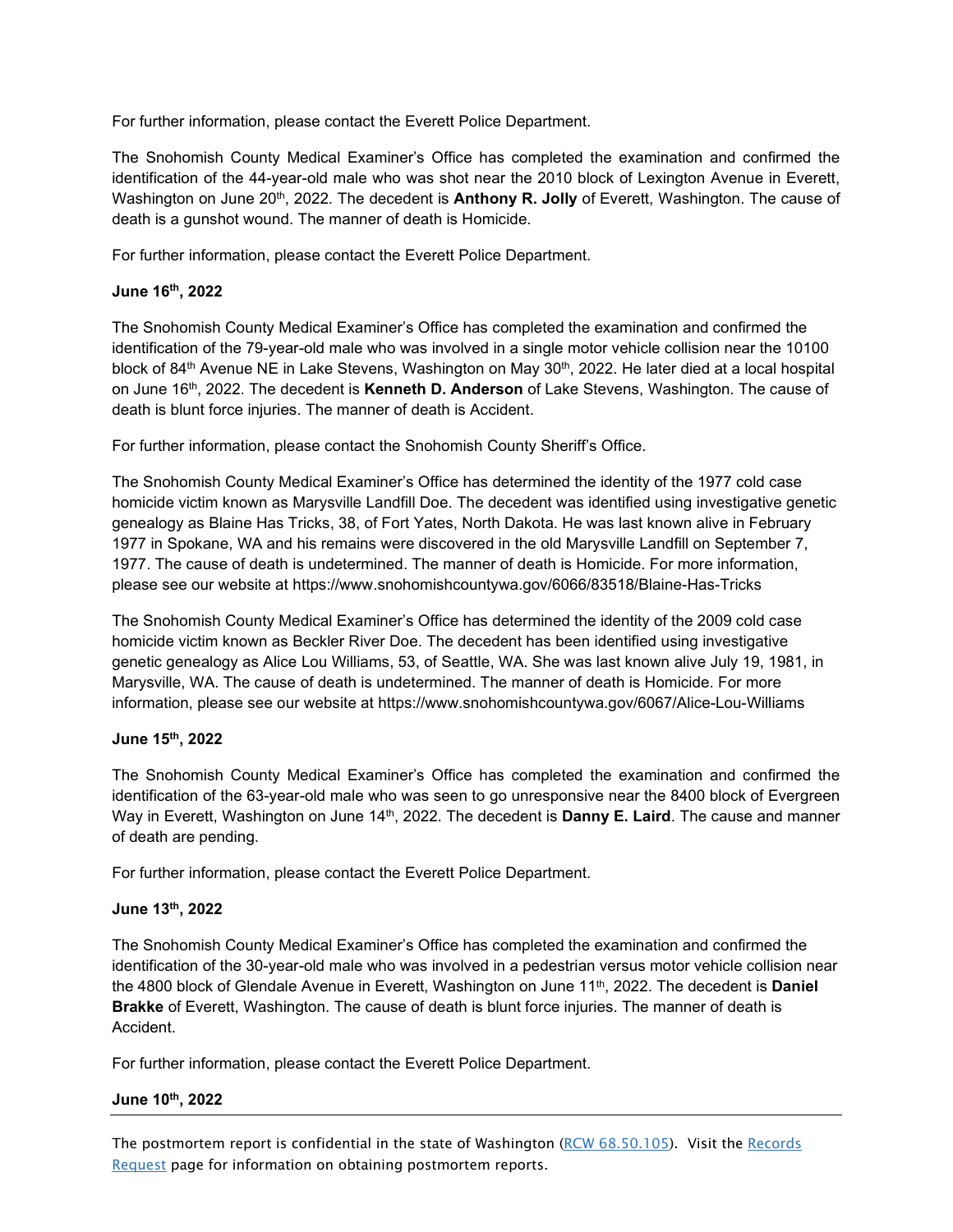The Snohomish County Medical Examiner's Office has completed the examination and confirmed the identification of the 43-year-old male who was shot near the 14700 block of Bothell Everett Highway in Mill Creek, Washington on June 6th, 2022. The decedent is **Nathaniel D. Grimmett** of Cashmere, Washington. The cause of death is a gunshot wound. The manner of death is Homicide.

For further information, please contact the Mill Creek Police Department.

# **June 8th, 2022**

The Snohomish County Medical Examiner's Office has completed the examination and confirmed the identification of the 72-year-old male who was found deceased in his residence near the 3200 block of  $211<sup>th</sup>$ Street SE in Bothell, Washington on June 3rd, 2022. The decedent is **Robert G. Wollman** of Bothell, Washington. The cause of death is blunt force injuries. The manner of death is Homicide.

For further information, please contact the Bothell Police Department.

# **June 1st, 2022**

The Snohomish County Medical Examiner's Office has completed the examination and confirmed the identification of the 60-year-old male found deceased on May 28<sup>th</sup>, 2022. The decedent is **Francisco Barraso-Ortega.** This case is actively being investigated as a homicide. No further information will be released by this office at this time.

For further information, please contact the Tulalip Tribal Police Department.

The Snohomish County Medical Examiner's Office has completed the examination and confirmed the identification of the 78-year-old female who was involved in a single motor vehicle collision near the 10100 block of 84th Avenue NE in Lake Stevens, Washington on May 30th, 2022. The decedent is **Sharon A. Anderson** of Lake Stevens, Washington. The cause of death is blunt force injuries. The manner of death is Accident.

For further information, please contact the Snohomish County Sheriff's Office.

The Snohomish County Medical Examiner's Office has completed the examination and confirmed the identification of the 67-year-old male who was involved in a single motor vehicle collision near the 15300 block of Westwick Road in Snohomish, Washington on May 27<sup>th</sup>, 2022. The decedent is not being named out of respect for the family. The cause of death is blunt force injuries. The manner of death is Accident.

For further information, please contact the Snohomish County Sheriff's Office.

# **May 27th, 2022**

The Snohomish County Medical Examiner's Office has completed the examination and confirmed the identification of the 29-year-old male who was found deceased near the 5800 block of  $12<sup>th</sup>$  Street SE in Everett, Washington on February 27th, 2022. The decedent is **Kevin D. Nieto Mejia** of Eugene, Oregon. The cause of death is gunshot wounds. The manner of death is Homicide.

For further information, please contact the Snohomish County Sheriff's Office.

The Snohomish County Medical Examiner's Office has completed the examination and confirmed the identification of the 40-year-old female who was shot in her residence near the 9900 block of Holly Drive in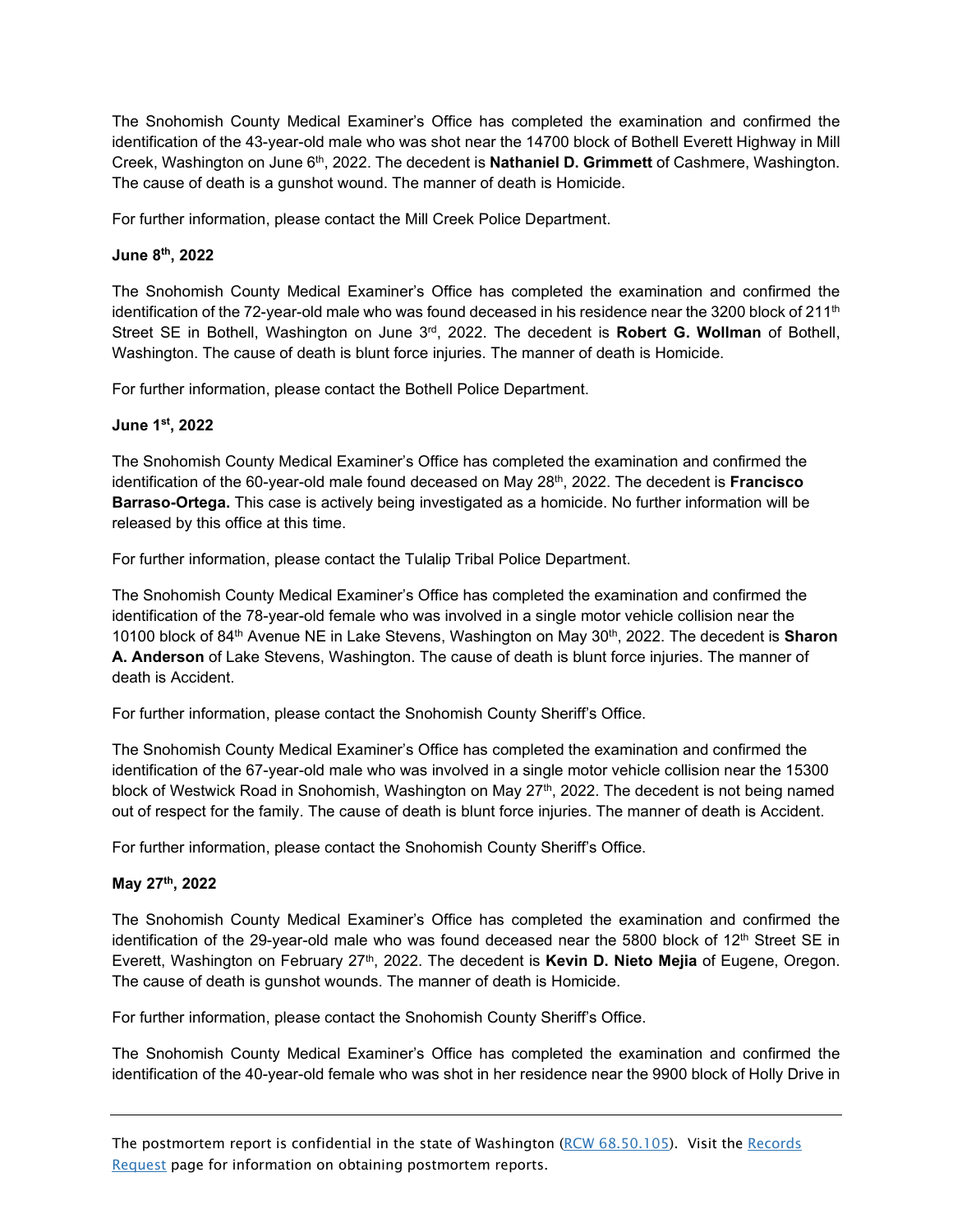Everett, Washington on May 25th, 2022. The decedent is **Hashawna T. Coleman** of Everett, Washington. The cause of death is a gunshot wound. The manner of death is Homicide.

For further information, please contact the Everett Police Department.

# **May 24th, 2022**

The Snohomish County Medical Examiner's Office has completed the examination and confirmed the identification of the 34-year-old male who was involved in a motor vehicle versus motorcycle collision near the intersection of Evergreen Way and 112<sup>th</sup> Street Southwest in Everett, Washington on May 20<sup>th</sup>, 2022. The decedent is not being named out of respect for the family. The cause of death is blunt force injuries. The manner of death is Accident.

For further information, please contact the Everett Police Department.

The Snohomish County Medical Examiner's Office has completed the examination and confirmed the identification of the 25-year-old male who was involved in a single motor vehicle collision near the 14600 block of Smokey Point Boulevard in Arlington, Washington on May 22<sup>nd</sup>, 2022. The decedent is not being named pending further family notification. The cause of death is blunt force injuries. The manner of death is Accident.

For further information, please contact the Arlington Police Department.

# **May 16th, 2022**

The Snohomish County Medical Examiner's Office has completed the examination and confirmed the identification of the 35-year-old male who was involved in a single motorcycle collision near the 24000 block of 19th Avenue NE in Arlington, Washington on May 14th, 2022. The decedent is **Brett D. Engels** of Arlington, Washington. The cause of death is blunt force injuries. The manner of death is Accident.

For further information, please contact the Snohomish County Sheriff's Office.

# **May 12th, 2022**

The Snohomish County Medical Examiner's Office has completed the examination and confirmed the identification of the 65-year-old male who was involved in a pedestrian versus motor vehicle collision near Evergreen Way and Pecks Drive in Everett, Washington on May 9<sup>th</sup>, 2022. The decedent is **Donald M. Bergevin.** The cause of death is blunt force injuries. The manner of death is Accident.

For further information, please contact the Everett Police Department.

The Snohomish County Medical Examiner's Office has completed the examination and confirmed the identification of the 53-year-old male who was involved in a motorcycle versus dump truck collision west of Jordan Road on State Route 92 in Granite Falls, Washington on May 11<sup>th</sup>, 2022. The decedent is **Richard E. Choptij** of Granite Falls, Washington. The cause of death is blunt force injuries. The manner of death is Undetermined.

For further information, please contact the Washington State Patrol.

# **May 4th, 2022**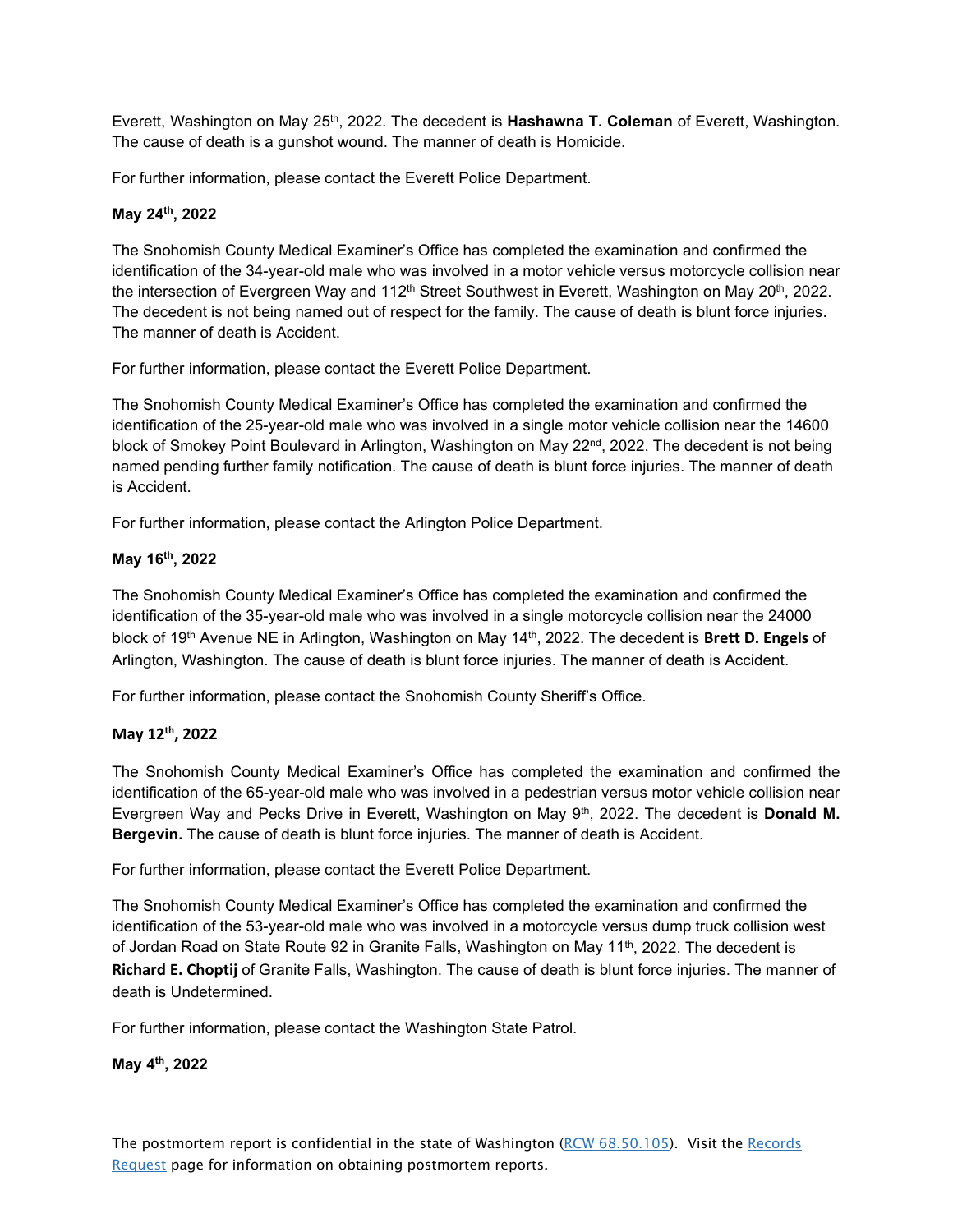The Snohomish County Medical Examiner's Office has completed the examination and confirmed the identification of the 48-year-old Marysville male who was shot near the 2300 block of 39<sup>th</sup> Street in Everett, Washington on May 3<sup>rd</sup>, 2022. His name is not being published here out of respect for the family. The cause of death is a gunshot wound. The manner of death is Homicide.

For further information, please contact the Everett Police Department.

The Snohomish County Medical Examiner's Office has completed the examination and confirmed the identification of the 29-year-old male who was shot at his residence near the 7700 block of Timber Hill Drive in Everett, Washington on April 26<sup>th</sup>, 2022. He died at a local hospital the following day. The decedent is **Christopher A. Buck, Jr** of Everett, Washington**.** The cause of death is a gunshot wound. The manner of death is Homicide.

For further information, please contact the Everett Police Department.

# **April 27th, 2022**

The Snohomish County Medical Examiner's Office has completed the examination and confirmed the identification of the 42-year-old male who was part of an officer involved shooting near the 22100 block of Highway 99 in Edmonds, Washington on April 22<sup>nd</sup>, 2022. He later died at a local hospital. The decedent is **William H. Houseworth, II.** The cause of death is gunshot wounds. The manner of death is Homicide.

For further information, please contact the Edmonds Police Department.

# **April 20th, 2022**

The Snohomish County Medical Examiner's Office has completed the examination and confirmed the identification of the 74-year-old male who was found deceased in his car near the 16500 block of Twin Lakes Avenue in Marysville, Washington on April 19<sup>th</sup>, 2022. The decedent is **Michael R. Hopson** of Arlington, Washington. The cause of death is natural.

For further information, please contact the Marysville Police Department.

# **April 19th, 2022**

The Snohomish County Medical Examiner's Office has completed the examination and confirmed the identification of the 22-year-old male who was involved in a single motor vehicle collision near the 14900 block of West Lake Goodwin Road in Stanwood, Washington on April 16th, 2022. The decedent is **Jordan J.A. Miller** of Stanwood, Washington. The cause of death is blunt force injuries. The manner of death is Accident.

For further information, please contact the Snohomish County Sheriff's Office.

# **April 13th, 2022**

The Snohomish County Medical Examiner's Office has completed the examination and confirmed the identification of the 35-year-old male who was involved in a pedestrian versus motor vehicle collision near Evergreen Way and Airport Road in Everett, Washington on April 10<sup>th</sup>, 2022. The decedent is **Donaldo Perez Perez** of Lynnwood, Washington. The cause of death is blunt force injuries. The manner of death is Accident.

For further information, please contact the Everett Police Department.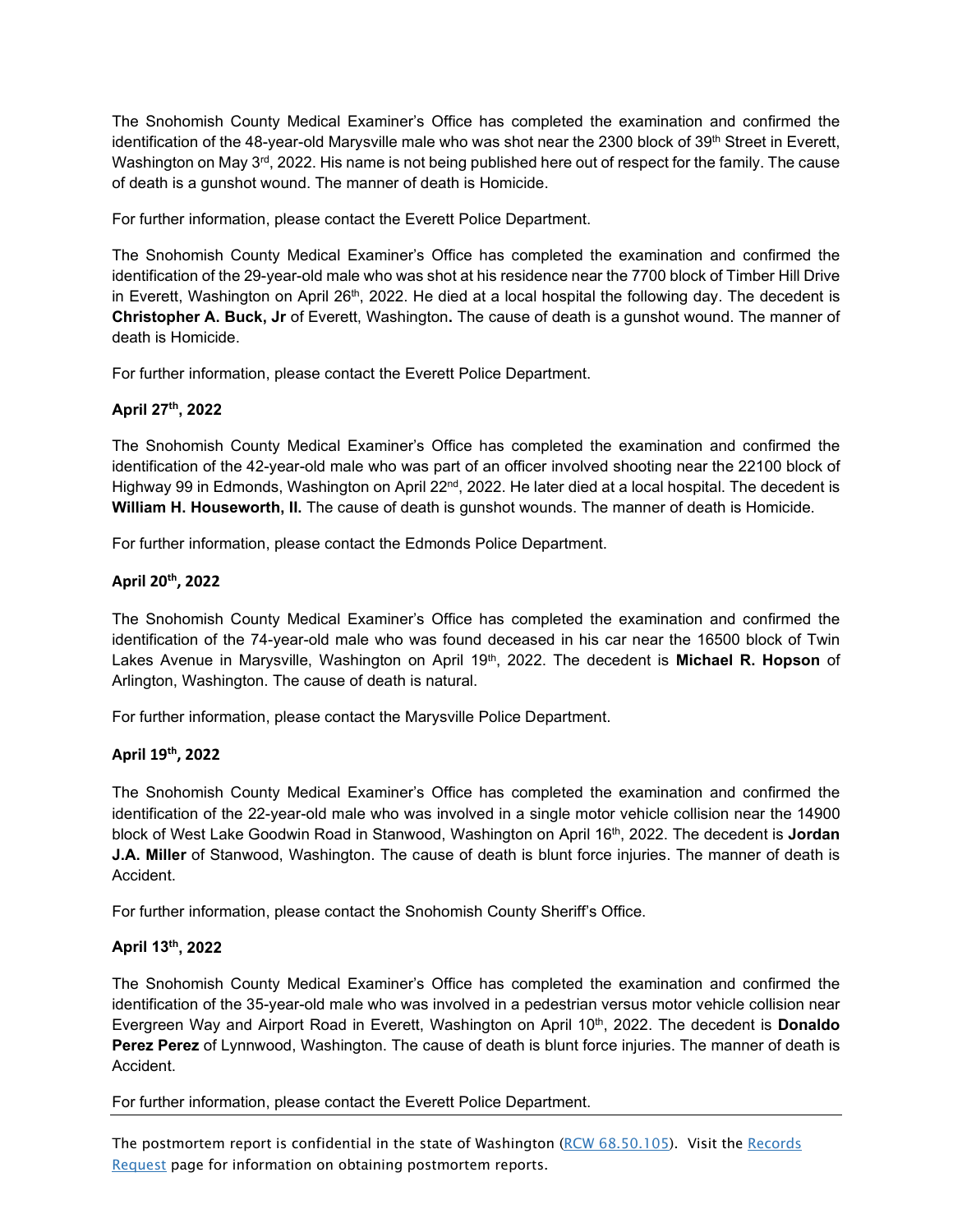#### **April 8th, 2022**

The Snohomish County Medical Examiner's Office has completed the examination and confirmed the identification of the 50-year-old male who was found near  $91^{st}$  Avenue SE and  $1^{st}$  Avenue SE in Lake Stevens, Washington on April 5th, 2022. The decedent is **Michael Timmermans** of Lake Stevens, Washington. The cause and manner of death are pending.

For further information, please contact the Lake Stevens Police Department.

The Snohomish County Medical Examiner's Office has completed the examination and confirmed the identification of the 70-year-old male who was shot near the 19000 block of 64<sup>th</sup> Avenue West in Lynnwood, Washington on April 5<sup>th</sup>, 2022. The decedent is **Carl W. Bridgmon** of Lynnwood, Washington. The cause of death is gunshot wounds. The manner of death is Homicide.

For further information, please contact the Lynnwood Police Department.

Statement from Carl Bridgmon's family:

Family of a beloved Lynnwood man, who was innocently killed during the April 5 senseless shooting at Daleway Park in Lynnwood shares about their Dad, Carl Bridgmon.

Bridgmon was tragically killed on April 5 after the vehicle he was sitting in was shot by unknown suspects who were in a confrontation with other individuals, also unknown to Bridgmon.

"Our family is in complete shock. Thank you for the community's concern for our Dad, Carl Bridgmon, he was 70-years-old and a Lynnwood resident," said the Bridgmon family.

"Our Dad loved to go to that park and sit and have his coffee several times a week," said his daughter Courtney Teno. We are devastated and would really appreciate privacy as we process this over the next few days and weeks."

Carl leaves behind two daughters, their significant others, two sisters and many other loved ones and friends. "Carl never met a person he didn't talk to or try to make friends with," Teno said.

While this is still an active investigation, any and all questions should be directed to the Lynnwood Police Department. Anyone with information should contact Detective Arnett at 425-670-5669. You can also leave tips at Crime Stoppers of Puget Sound at 1-800-222-8477.

#### **March 31st, 2022**

The Snohomish County Medical Examiner's Office has completed the examination and confirmed the identification of the 20-year-old female who was involved in a single motor vehicle collision near Turk Drive and Lager Lane in Tulalip, Washington on March 29<sup>th</sup>, 2022. The decedent is **Daisha R. Smith-Spencer** of Tulalip, Washington. The cause of death is blunt force injuries. The manner of death is Accident.

For further information, please contact the Tulalip Tribal Police Department.

#### **March 29th, 2022**

The Snohomish County Medical Examiner's Office has completed the examination and confirmed the identification of the 41-year-old male who was in an officer-involved shooting near the 1000 block of North Broadway Avenue in Everett, Washington on March 25<sup>th</sup>, 2022. The decedent is Everett Police Officer **Daniel C. Rocha** of Stanwood, Washington. The cause of death is gunshot wounds. The manner of death is Homicide.

For further information, please contact the Snohomish County SMART Team.

# **March 25th, 2022**

The postmortem report is confidential in the state of Washington [\(RCW 68.50.105\)](http://apps.leg.wa.gov/rcw/default.aspx?cite=68.50.105). Visit the [Records](http://www.snohomishcountywa.gov/771/Records-Requests)  [Request](http://www.snohomishcountywa.gov/771/Records-Requests) page for information on obtaining postmortem reports.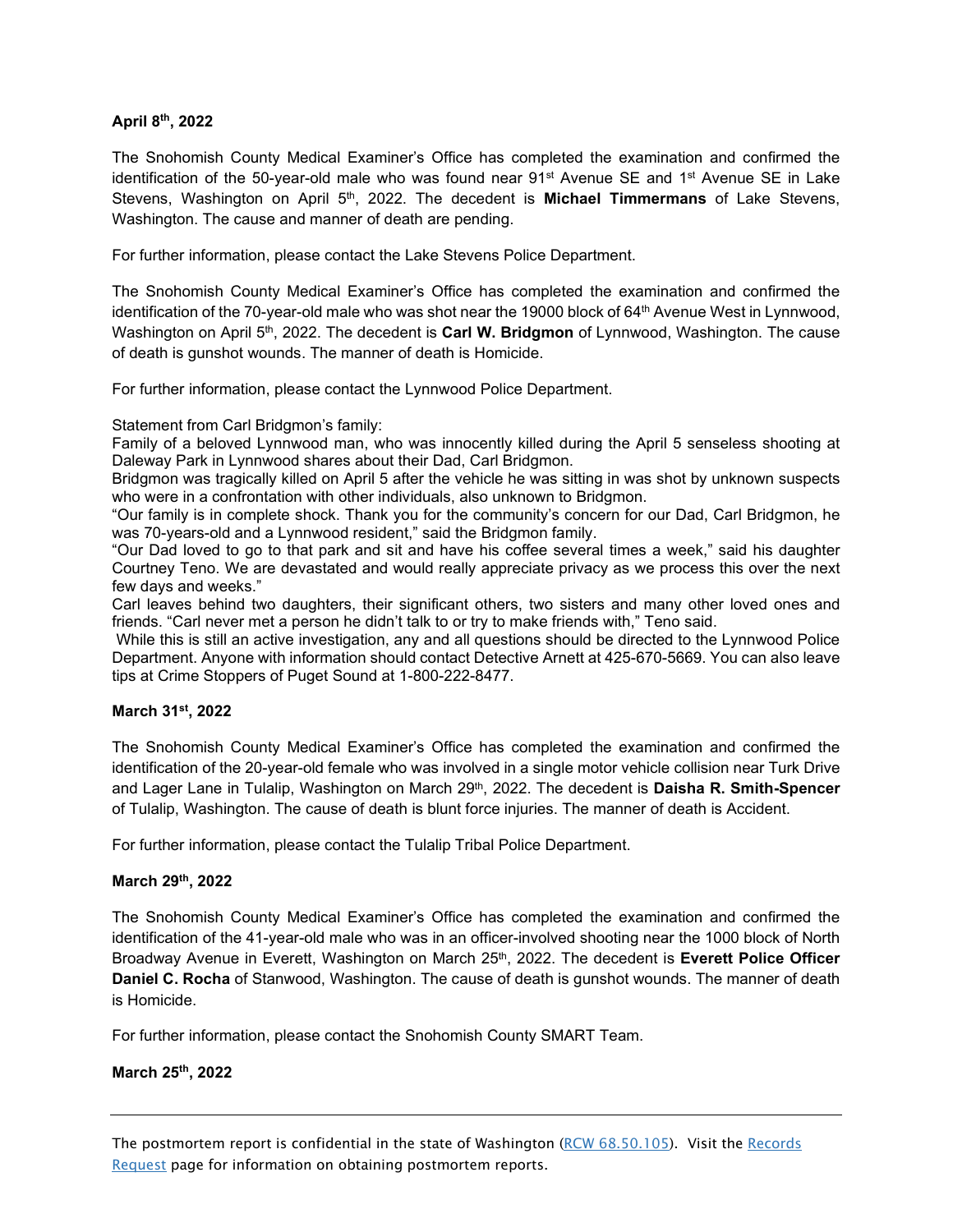The Snohomish County Medical Examiner's Office has completed the examination and confirmed the identification of the 39-year-old male who was involved in a multiple motor vehicle collision near the 5800 block of State Route 532 in Stanwood, Washington on March 21st, 2022. The decedent is **Bryan P. Michels**  of Stanwood, Washington. The cause of death is blunt force injuries. The manner of death is Accident.

### **March 22nd, 2022**

The Snohomish County Medical Examiner's Office has completed the examination and confirmed the identification of the 25-year-old female who was found in the Wallace River near the 41900 block of 150<sup>th</sup> Street SE Gold Bar, Washington on March 19th, 2022. The decedent is **Alisonstar E. Molaf** of Ridgefield Park, New Jersey. The cause and manner of death are pending.

For further information, please contact the Snohomish County Sheriff's Office.

# **March 16th, 2022**

The Snohomish County Medical Examiner's Office has completed the examination and confirmed the identification of the 26-year-old male who was stabbed near the 3100 block of Oakes Avenue in Everett, Washington on March 15th, 2022. The decedent is **Joven H. Deitas** of Everett, Washington. The cause of death is stab wounds. The manner of death is Homicide.

For further information, please contact the Everett Police Department.

The Snohomish County Medical Examiner's Office has completed the examination and confirmed the identification of the 40-year-old male who was involved in a motor vehicle vs. pedestrian collision near the 11500 block of Evergreen Way in Everett, Washington on March 10<sup>th</sup>, 2022. The decedent is **Sean M. Stratton** of Everett, Washington. The cause of death is blunt force injuries. The manner of death is Accident.

For further information, please contact the Everett Police Department.

The Snohomish County Medical Examiner's Office has completed the examination and confirmed the identification of the 88-year-old male who was involved in a motor vehicle vs. pedestrian collision near the 10100 block of Evergreen Way in Everett, Washington on March 7th, 2022. The decedent is **Richard D. Nelson** of Everett, Washington. The cause of death is blunt force injuries. The manner of death is Accident.

For further information, please contact the Everett Police Department.

The Snohomish County Medical Examiner's Office has completed the examination and confirmed the identification of the 54-year-old male who was involved in a recreational vehicle fire near the 3500 block of Rockefeller Avenue in Everett, Washington on March  $7<sup>th</sup>$ , 2022. The decedent is not being named at this time pending next-of-kin notification. The cause of death is smoke inhalation and thermal burns. The manner of death is Accident.

For further information, please contact the Everett Police Department.

The Snohomish County Medical Examiner's Office has completed the examination and confirmed the identification of the 20-year-old female who was involved in a multiple motor vehicle collision near northbound Interstate-5 at 220<sup>th</sup> Street SW in Mountlake Terrace, Washington on March 12<sup>th</sup>, 2022. The decedent is **Yohana M. Ayele** of Edmonds, Washington. The cause of death is blunt force injuries. The manner of death is Accident.

For further information, please contact the Washington State Patrol.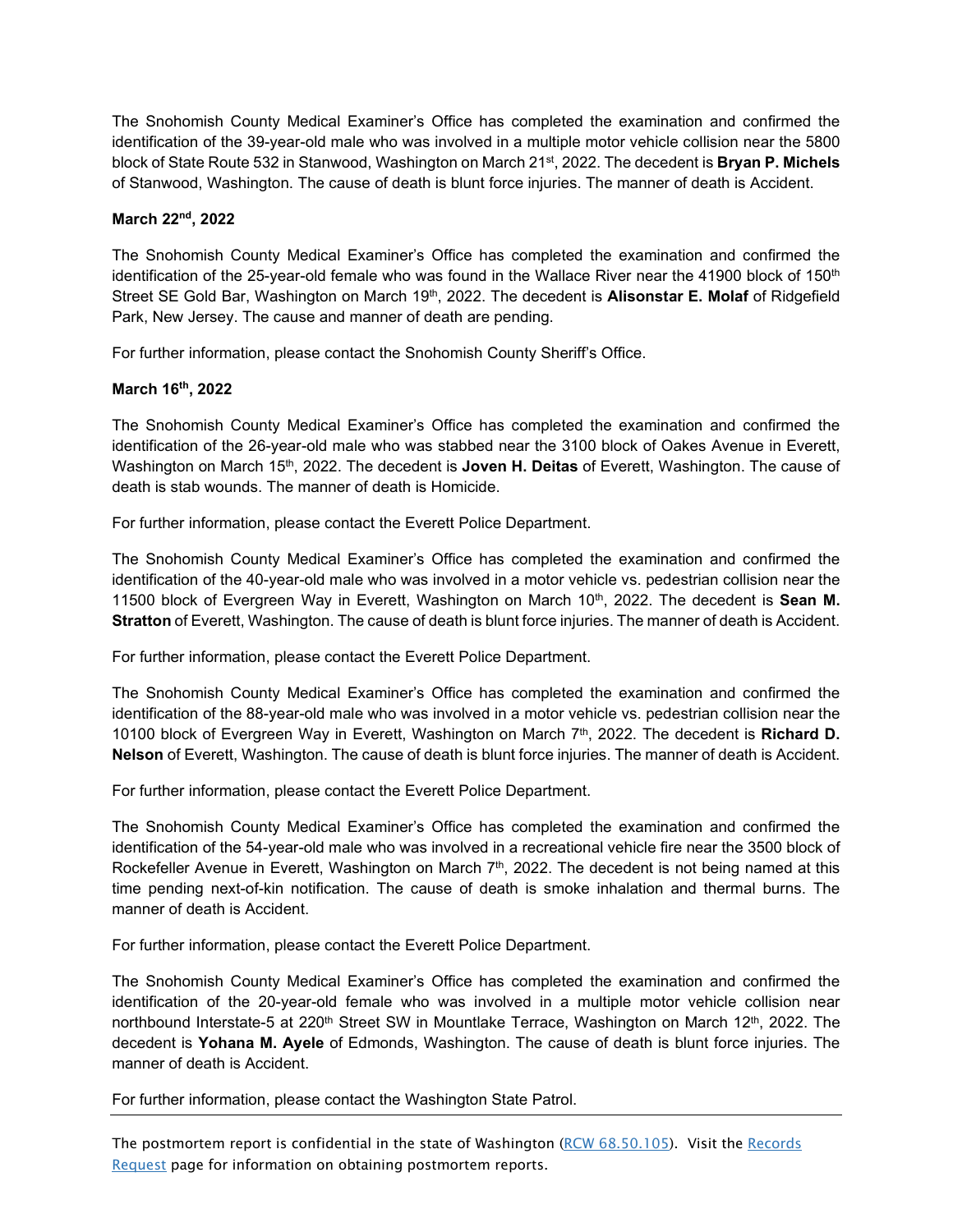#### **March 8th, 2022**

The Snohomish County Medical Examiner's Office has completed the examination and confirmed the identification of the 31-year-old male who was involved in an altercation near the 600 block of 128<sup>th</sup> Street SW in Everett, Washington on March 6th, 2022. The decedent is **Damien A. Navarro** of Everett, Washington. The cause of death is a gunshot wound. The manner of death is Homicide.

For further information, please contact the Snohomish County Sheriff's Office.

#### **March 4th, 2022**

The Snohomish County Medical Examiner's Office and Othram have determined the identity of the 1980 cold case homicide victim known as Stanwood Bryant Doe. The decedent has been identified using investigative genetic genealogy as Ronald David Chambers, 28, of Rome, Georgia. He was last known alive on December 17, 1978, in SeaTac, Washington, and his skeletonized remains were discovered just north of the Stanwood Bryant Road in Arlington on August 3, 1980. The cause of death is a gunshot wound to the head. The manner of death is Homicide.

For more information, please see our website at https://www.snohomishcountywa.gov/6018/Ronald-David-Chambers

#### **March 1st, 2022**

The Snohomish County Medical Examiner's Office has completed the examination and confirmed the identification of the 19-year-old male who was recovered from Lake Howard in Warm Beach, Washington on February 24<sup>th</sup>, 2022. The decedent went missing on the lake on January 29<sup>th</sup>, 2022. The decedent is **Alexander Q. Tennyson** of Lakewood, Washington. The cause of death is drowning. The manner of death is Accident.

For further information, please contact the Snohomish County Sheriff's Office.

The Snohomish County Medical Examiner's Office has completed the examination and confirmed the identification of the 21-year-old male who was recovered from Lake Howard in Warm Beach, Washington on February 24<sup>th</sup>, 2022. The decedent went missing on the lake on January 29<sup>th</sup>, 2022. The decedent is **Andrew R. Tennyson** of Tacoma, Washington. The cause of death is drowning. The manner of death is Accident.

For further information, please contact the Snohomish County Sheriff's Office.

# **February 24th, 2022**

The Snohomish County Medical Examiner's Office has completed the examination and confirmed the identification of the 57-year-old male who was involved in an altercation near the 6300 block of  $33<sup>rd</sup>$  Avenue NE in Tulalip, Washington on February 18th, 2022. The decedent is **Robert K. LeMasters** of Lynnwood, Washington. The cause and manner of death are pending further investigation.

For further information, please contact the Snohomish County Sheriff's Office.

#### **February 22nd, 2022**

The Snohomish County Medical Examiner's Office has completed the examination and confirmed the identification of the 65-year-old female who was involved in a multiple motor vehicle collision near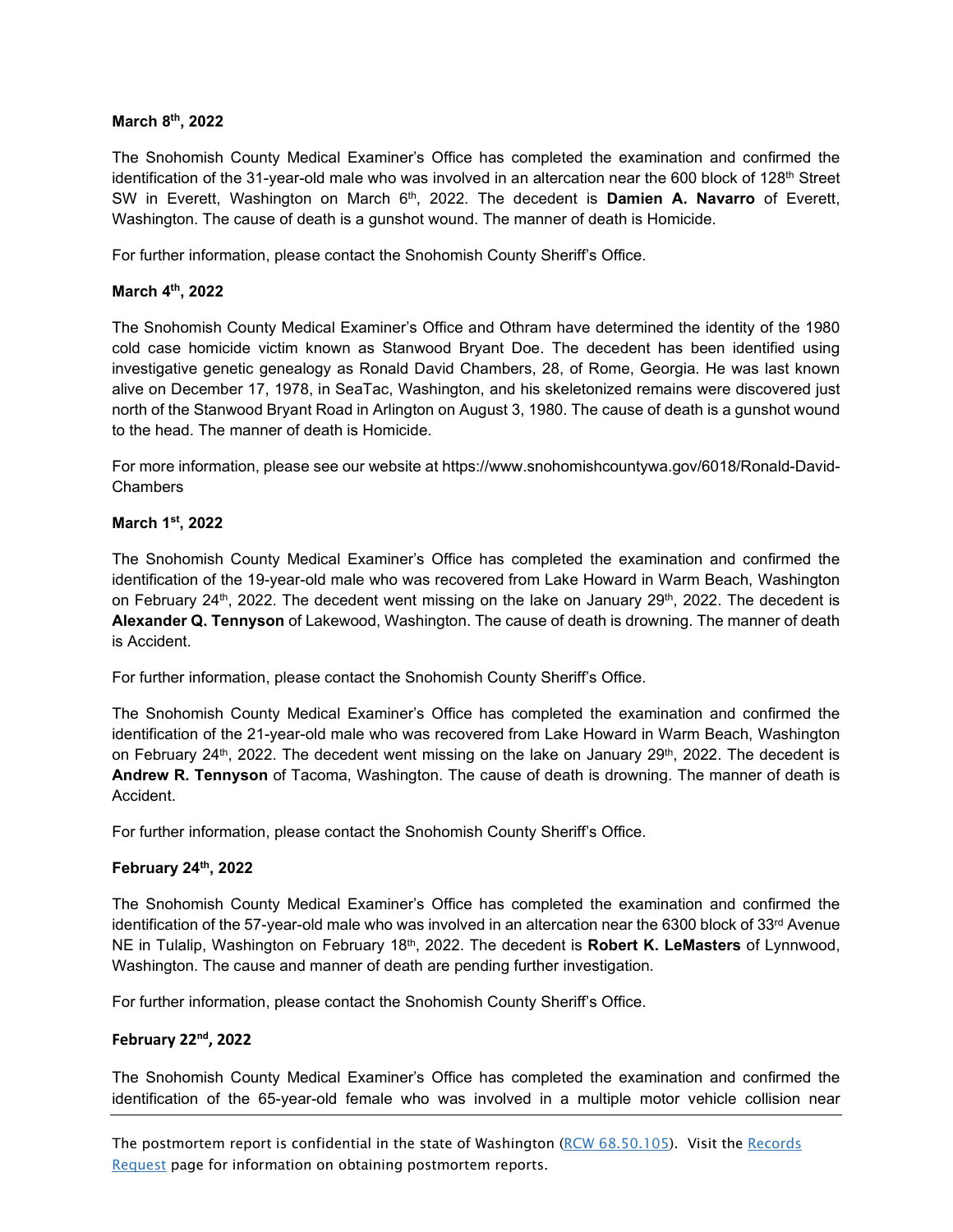southbound Interstate-5 south of 41<sup>st</sup> Street in Everett, Washington on February 19<sup>th</sup>, 2022. The decedent is **Mila I. Sarmiento** of Lynnwood, Washington. The cause of death is blunt force injuries. The manner of death is Accident.

For further information, please contact the Washington State Patrol.

The Snohomish County Medical Examiner's Office has completed the examination and confirmed the identification of the 67-year-old male who was involved in a multiple motor vehicle collision near southbound Interstate-5 south of 41st Street in Everett, Washington on February 19th, 2022. The decedent is **Wilfrido C. Sarmiento** of Lynnwood, Washington. The cause of death is blunt force injuries. The manner of death is Accident.

For further information, please contact the Washington State Patrol.

# **February 15th, 2022**

The Snohomish County Medical Examiner's Office has completed the examination and confirmed the identification of the 45-year-old male who was involved in a motor vehicle vs. pedestrian collision near northbound Interstate-5 north of State Route 531 in Arlington, Washington on February 8th, 2022. The decedent is **Jason G. Vogan** of Arlington, Washington. The cause of death is blunt force injuries. The manner of death is Accident.

For further information, please contact the Washington State Patrol.

#### **February 9th, 2022**

The Snohomish County Medical Examiner's Office has completed the examination and confirmed the identification of the 82-year-old male who was found deceased in his residence near the 18400 block of 60th Avenue West in Lynnwood, Washington on February 7th, 2022. The decedent is **William Prothero** of Lynnwood, Washington. The cause of death is gunshot wounds. The manner of death is homicide.

For further information, please contact the Lynnwood Police Department.

The Snohomish County Medical Examiner's Office has completed the examination and confirmed the identification of the 82-year-old female who was found deceased in her residence near the 18400 block of 60th Avenue West in Lynnwood, Washington on February 7th, 2022. The decedent is **Elna N. Prothero** of Lynnwood, Washington. The cause of death is a gunshot wound. The manner of death is suicide.

For further information, please contact the Lynnwood Police Department.

There are resources available for anyone contemplating suicide. Contact the National Suicide Prevention Lifeline at **1-800-273-TALK** or www.**[suicidepreventionlifeline.org](http://www.suicidepreventionlifeline.org/)**.

# **February 2nd, 2022**

The Snohomish County Medical Examiner's Office has completed the examination and confirmed the identification of the 60-year-old male who was involved in a motor vehicle vs. pedestrian collision near the 38700 block of State Route 2 in Gold Bar, Washington on January 28th, 2022. The decedent is **Martin D. Milburn**. The cause of death is blunt force injuries. The manner of death is Accident.

For further information, please contact the Washington State Patrol.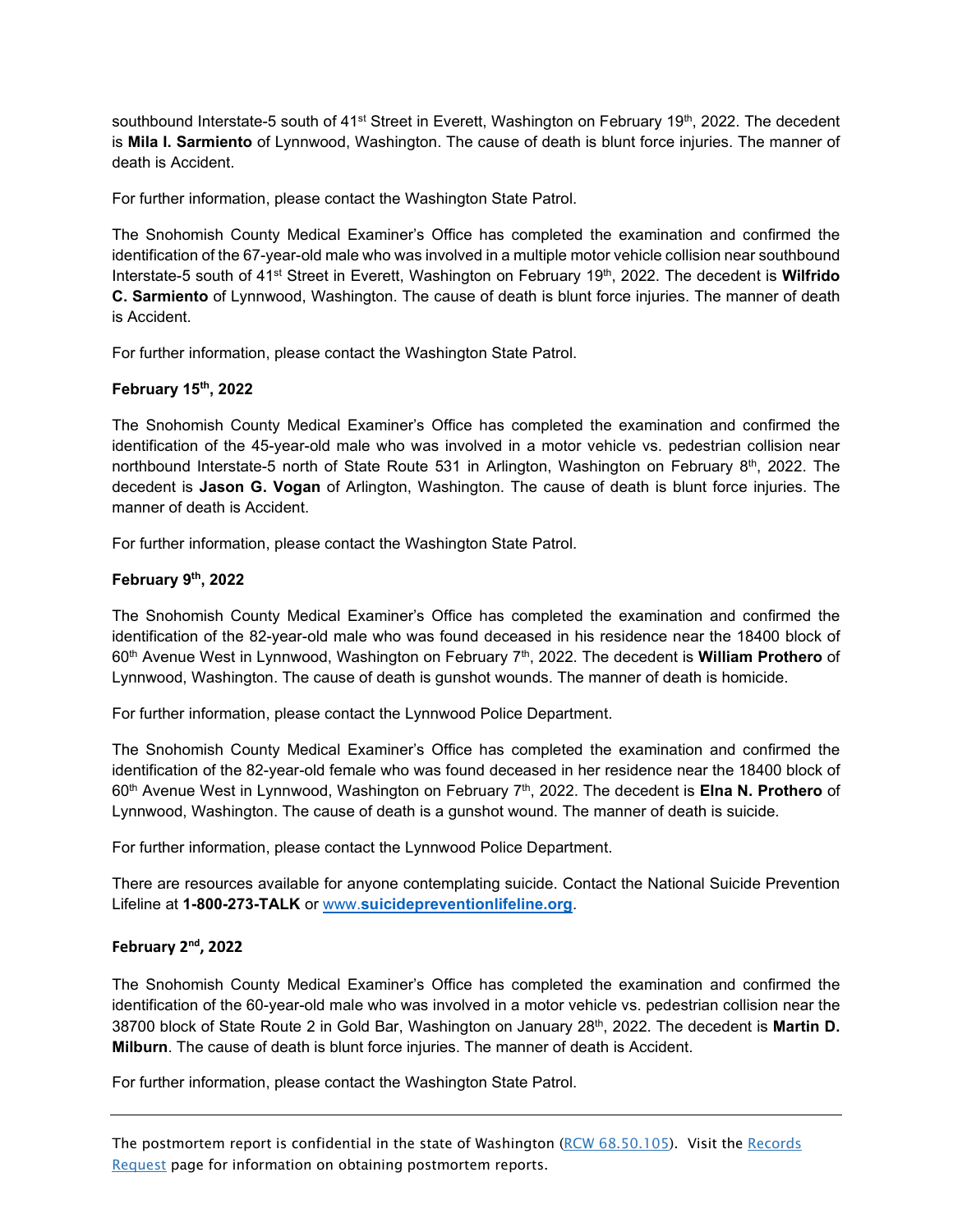#### **January 31st, 2022**

The Snohomish County Medical Examiner's Office has completed the examination and confirmed the identification of the 31-year-old male who was found deceased near the railroad by Wallace River and State Route 2 in Startup, Washington on January 28<sup>th</sup>, 2022. The decedent is Tyler L. Biddle of Sultan, Washington. The cause and manner of death are pending.

For further information, please contact the Snohomish County Sheriff's Office.

#### **January 21st, 2022**

The Snohomish County Medical Examiner's Office has completed the examination and confirmed the identification of the 39-year-old female who was involved in a motor vehicle vs. pedestrian collision near the intersection of State Route 9 and 204<sup>th</sup> Street NE in Arlington, Washington on January 20<sup>th</sup>, 2022. The decedent is **Tausha M. Schmidt** of Arlington, Washington. The cause of death is blunt force injuries. The manner of death is Accident.

For further information, please contact the Arlington Police Department.

The Snohomish County Medical Examiner's Office has completed the examination and confirmed the identification of the 39-year-old male who was involved in a motor vehicle vs. pedestrian collision near the intersection of State Route 9 and 204<sup>th</sup> Street NE in Arlington, Washington on January 20<sup>th</sup>, 2022. The decedent is **Justin C. Wilkerson** of Arlington, Washington. The cause of death is blunt force injuries. The manner of death is Accident.

For further information, please contact the Arlington Police Department.

#### **January 19th, 2022**

The Snohomish County Medical Examiner's Office has completed the examination and confirmed the identification of the 48-year-old male who was shot near California Street and Rockefeller Avenue in Everett, Washington on November 27<sup>th</sup>, 2021. The decedent is **Jerome L. Burnett** of Manhattan, KS. The cause of death is gunshot wound. The manner of death is Homicide.

For further information, please contact the Everett Police Department.

#### **January 10th, 2022**

The Snohomish County Medical Examiner's Office has completed the examination and confirmed t he identification of the 11-month-old female who was shot near the 8600 block of State Route 92 in Granite Falls, Washington on December  $4<sup>th</sup>$ , 2021. The cause of death is gunshot wound. The manner of death is Pending.

For further information, please contact the Snohomish County Sheriff's Office.

The Snohomish County Medical Examiner's Office has completed the examination and confirmed the identification of the 76-year-old male who was involved in a motor vehicle vs. pedestrian collision near the 2200 block of Everett Avenue in Everett, Washington on January 7th, 2022. The decedent is **Charles Willey** of Everett, Washington. The cause of death is blunt force injuries. The manner of death is Accident.

For further information, please contact the Everett Police Department.